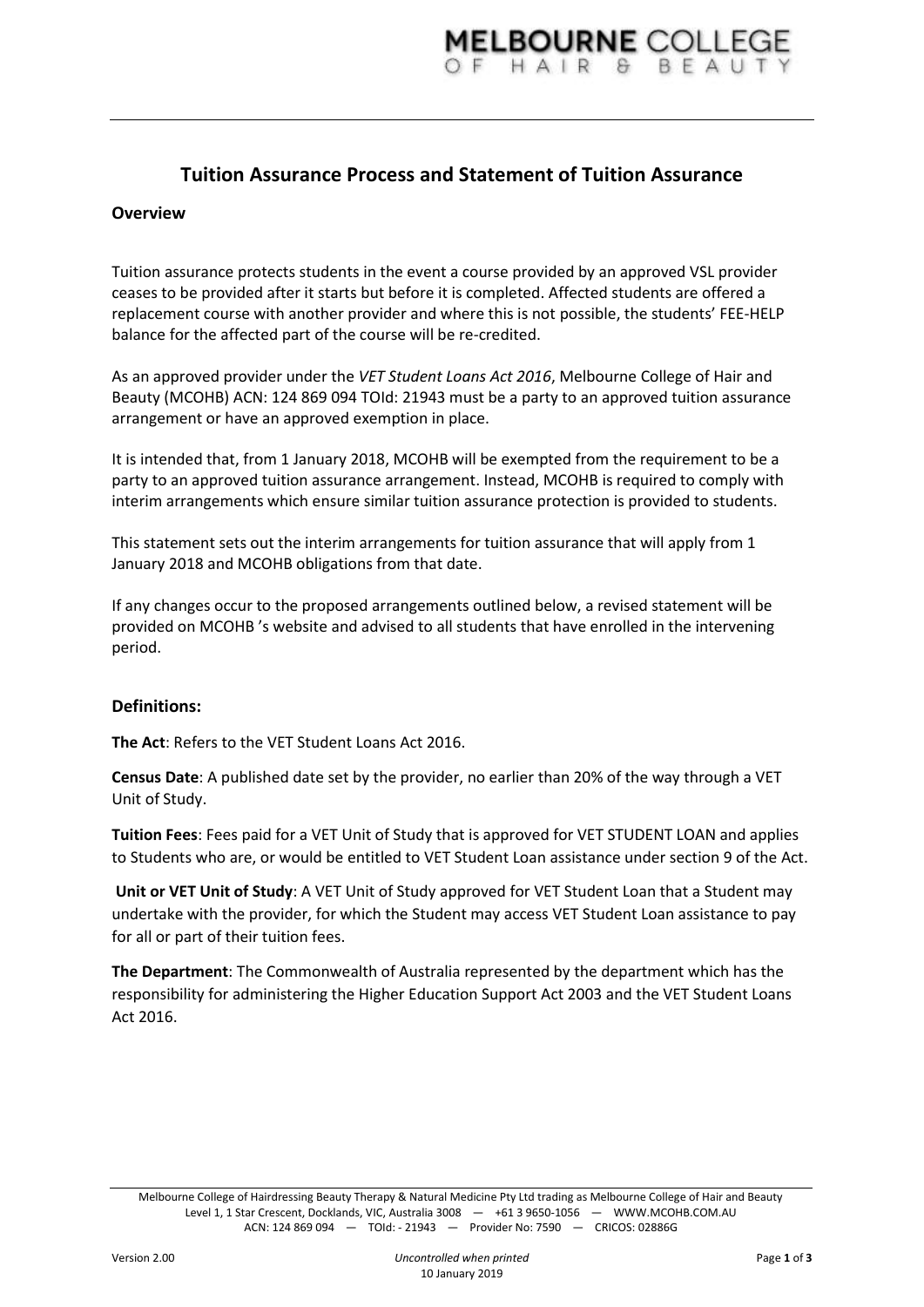## **1.0 What happens if MCOHB ceases to provide a course after it starts but before it is completed?**

### 1.1 Information for Affected Students

MCOHB will notify affected students in writing that an approved course is no longer provided within 2 business days after MCOHB ceases to provide the course after it starts but before it is completed.

As soon as practicable, MCOHB will also update its website to reflect that the course is no longer being delivered and to give students information about the tuition assurance arrangements.

### 1.2 Replacement Courses

The Commonwealth Department of Education and Training (the Department) (or a consultant engaged by the Department) will work with affected students to identify a replacement course and arrange for students to be placed with replacement providers.

Replacement courses must meet the following requirements:

- the course must lead to the same or comparable qualification as the original course;
- the mode of delivery of the replacement course must be the same as or, with the student's consent, similar to the mode of delivery for the original course;
- the location of the replacement course must be reasonable, having regard to the costs of, and the time required for, a student's travel; and
- the student will not incur additional fees that are unreasonable and will be able to attend the replacement course without unreasonable impacts on the student's prior commitments.

Affected students will be offered a replacement course and may seek a review about whether the course offered to them meets the requirements for replacement courses.

A student who accepts the replacement course offered will not be required to pay the replacement provider for the replacement components of the replacement course. However, the fees payable for the remainder of the replacement course may be different from the fees payable for the original course.